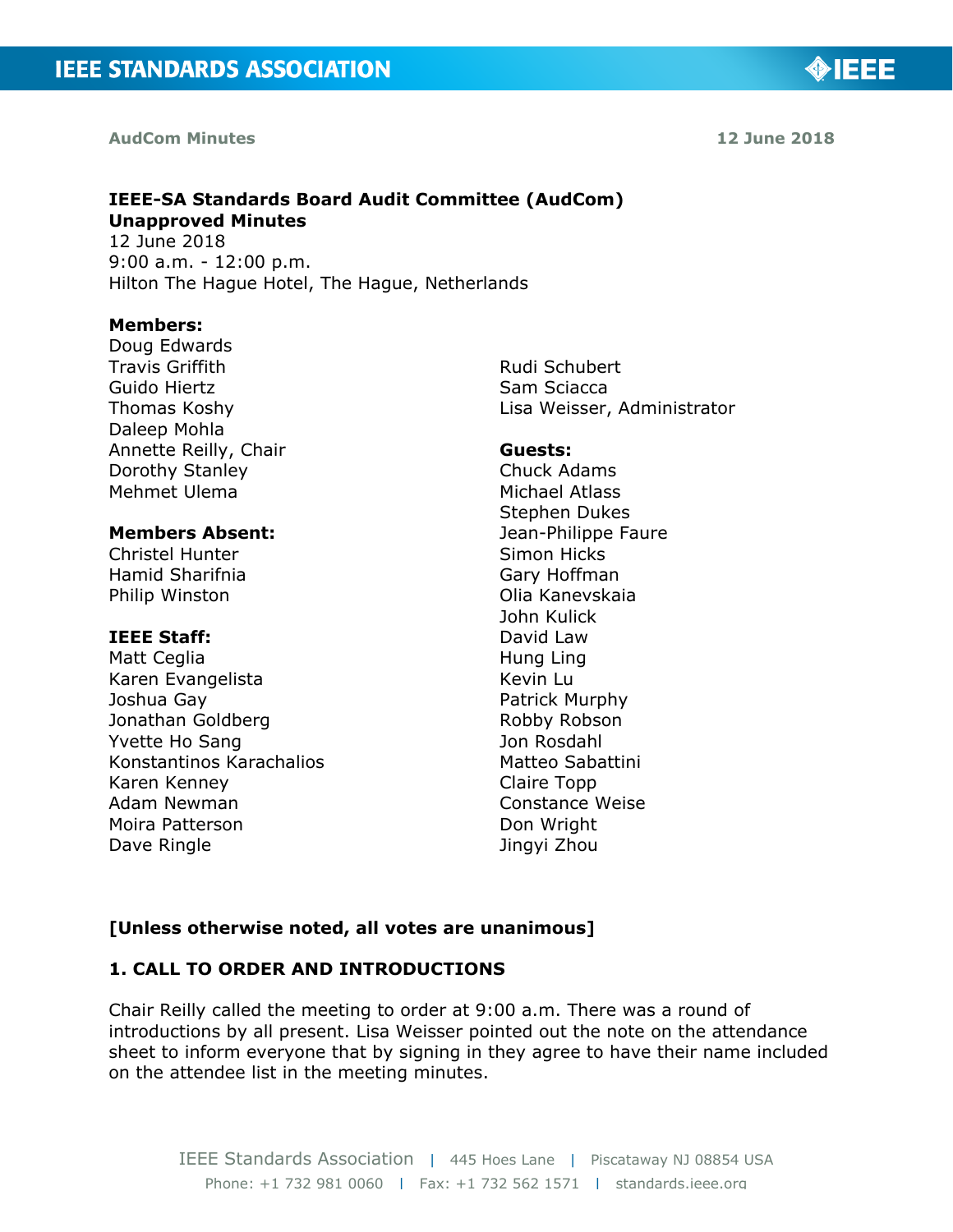## **2. REVIEW AND APPROVAL OF THE AGENDA**

Chair Reilly asked if there were any additions, deletions, or alterations to the published agenda. There were none.

## **A motion was made to approve the 12 June 2018 AudCom meeting agenda. The motion was unanimously approved.**

## **3. APPROVAL OF MINUTES FROM THE 6 MARCH 2018 AUDCOM MEETING**

**A motion was made to approve the minutes of the 6 March 2018 AudCom meeting. The motion was unanimously approved.**

### **4. P&P REVIEW**

### **4.1 Status of Continuing Sponsor P&P Review**

4.1.1 PE/ED&PG - Mehmet Ulema, Guido Hiertz

### **Motion: To recommend acceptance of the PE/ED&PG P&P. Upon vote, the motion passed.**

4.1.2 PE/SUB - Doug Edwards, Daleep Mohla

### **Motion: To recommend acceptance of the PE/SUB P&P. Upon vote, the motion passed.**

4.1.3 PE/SWG - Travis Griffith, Mehmet Ulema

### **Motion: To recommend acceptance of the PE/SWG P&P. Upon vote, the motion passed.**

#### **4.2 Status of New Sponsor P&P Review**

4.2.1 C/S2ESC - Doug Edwards, Christel Hunter

### **Motion: To recommend acceptance of the C/S2ESC P&P. Upon vote, the motion passed.**

4.2.2 PE/AMPS - Travis Griffith, Dorothy Stanley

There are still open comments from the checklist that have not been addressed and the P&P will continue under review and move to the September 2018 AudCom agenda.

4.2.3 PE/PSIM - Daleep Mohla, Dorothy Stanley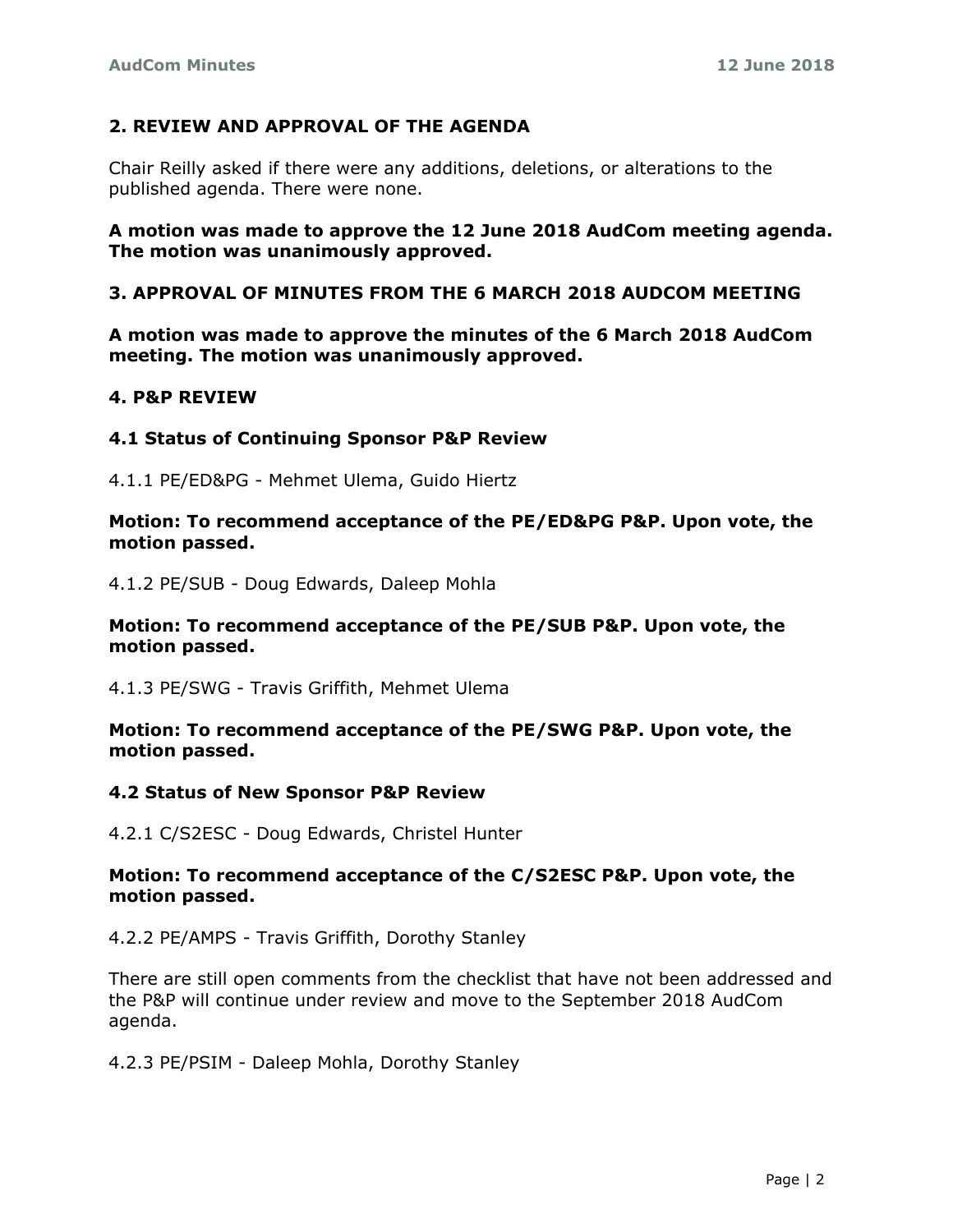## **Motion: To recommend acceptance of the PE/PSIM P&P. Upon vote, the motion passed.**

4.2.4 PEL/SC - Daleep Mohla, Mehmet Ulema

There are still open comments from the checklist that have not been addressed and the P&P will continue under review and move to the September 2018 AudCom agenda.

## **4.3 Status of Continuing Working Group P&P Review**

4.3.1 VT/RTSC/Railcar - Travis Griffith, Thomas Koshy

There are still open comments from the checklist that have not been addressed and the P&P will continue under review and move to the September 2018 AudCom agenda.

*NB: Based on new information from the Sponsor, this P&P review may need to remain on hold until the Sponsor reviews its Sponsor P&Ps again.*

# **4.4 Status of New Working Group P&P Review**

4.4.1 C/DA/IP Encryption - Phil Winston, Christel Hunter

There are still open comments from the checklist that have not been addressed and the P&P will continue under review and move to the September 2018 AudCom agenda.

4.4.2 EMC/SDCom/BLS (Common - all EMC/SDCom Individual Working Groups) - Mehmet Ulema, Dorothy Stanley

There are still open comments from the checklist that have not been addressed and the P&P will continue under review and move to the September 2018 AudCom agenda.

4.4.3 GRSS/SC/SAR (Common - all GRSS/SC Individual Working Groups) - Phil Winston, Dorothy Stanley

There are still open comments from the checklist that have not been addressed and the P&P will continue under review and move to the September 2018 AudCom agenda.

4.4.4 IM/MPS/UIITC (Common - all IM/MPS - TC39 Individual Working Groups) - Travis Griffith, Guido Hiertz

There are still open comments from the checklist that have not been addressed and the P&P will continue under review and move to the September 2018 AudCom agenda.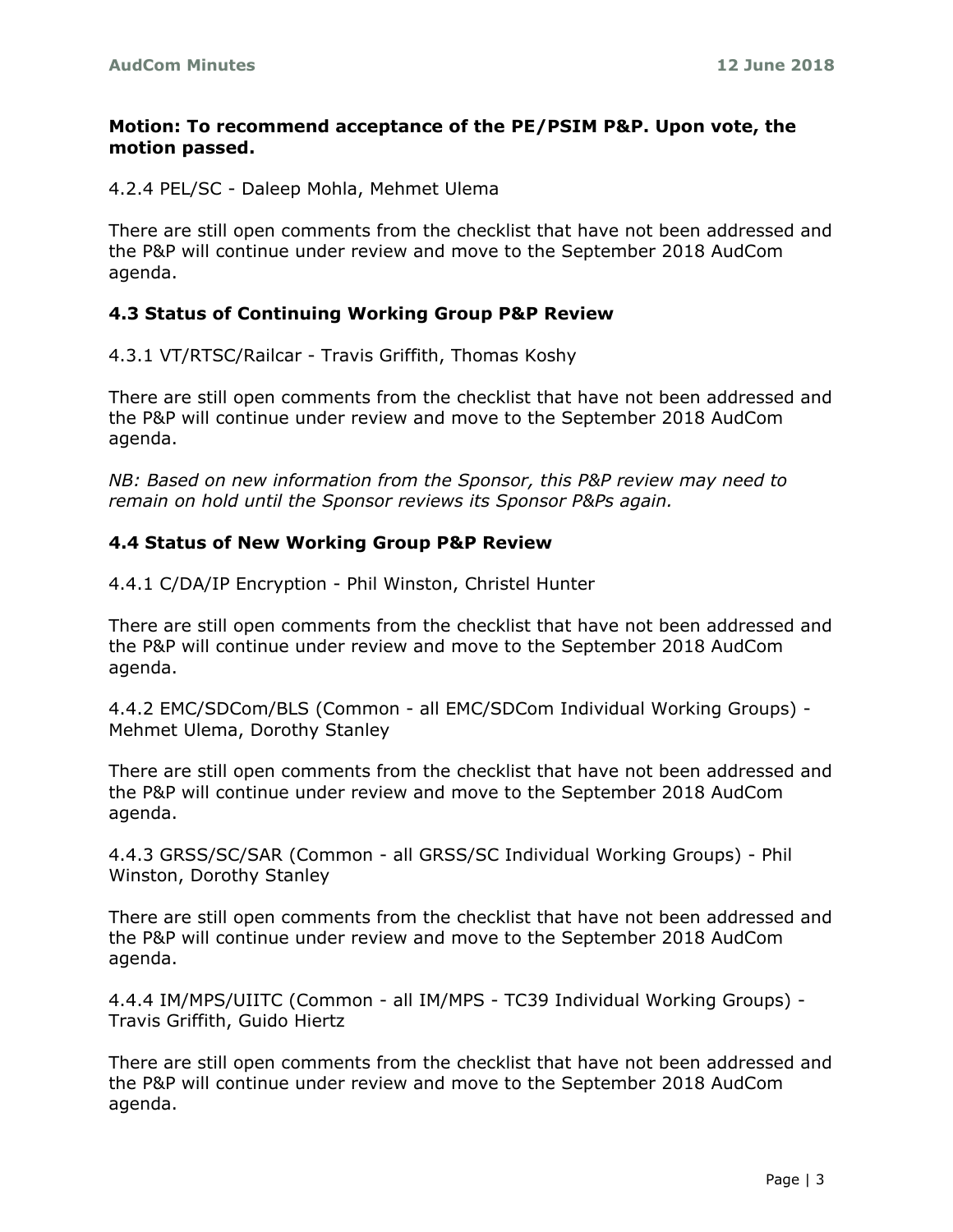4.4.5 IM/TET/DTR Radar - (Common - all IM/TET – TC41 Individual Working Groups) - Phil Winston, Guido Hiertz

There are still open comments from the checklist that have not been addressed and the P&P will continue under review and move to the September 2018 AudCom agenda.

4.4.6 IM/WM&A/ADC (Common - all IM/WM&A - TC10 Individual Working Groups) - Doug Edwards, Thomas Koshy

## **Motion: To deem without issue the IM/WM&A/ADC P&P. Upon vote, the motion passed.**

4.4.7 PE/SBLC/Transactive Energy\_P825 (Common - all PE/SBLC Individual Working Groups) - Phil Winston, Guido Hiertz

There are still open comments from the checklist that have not been addressed and the P&P will continue under review and move to the September 2018 AudCom agenda.

4.4.8 SSIT/SC/News Site Trustworthiness - Thomas Koshy, Christel Hunter

There are still open comments from the checklist that have not been addressed and the P&P will continue under review and move to the September 2018 AudCom agenda.

# **5. OLD BUSINESS**

# **5.1 Action Item Review - Lisa Weisser**

Lisa Weisser reviewed the action items from prior AudCom meetings:

| Action Item                                                                                                                                                                                                                                                                               | <b>Status</b> | Update                                       |
|-------------------------------------------------------------------------------------------------------------------------------------------------------------------------------------------------------------------------------------------------------------------------------------------|---------------|----------------------------------------------|
| 1. Mike Kipness, Erin Spiewak,<br>and Malia Zaman will work<br>with PES Tech Council to<br>determine next steps for PES<br>Sponsor P&Ps in terms of a<br>realistic expiration date for the<br>current PES Sponsor template<br>and whether or not a new PES<br>Sponsor template is needed. | Complete      | Report is on AudCom agenda for<br>June 2018. |
|                                                                                                                                                                                                                                                                                           |               |                                              |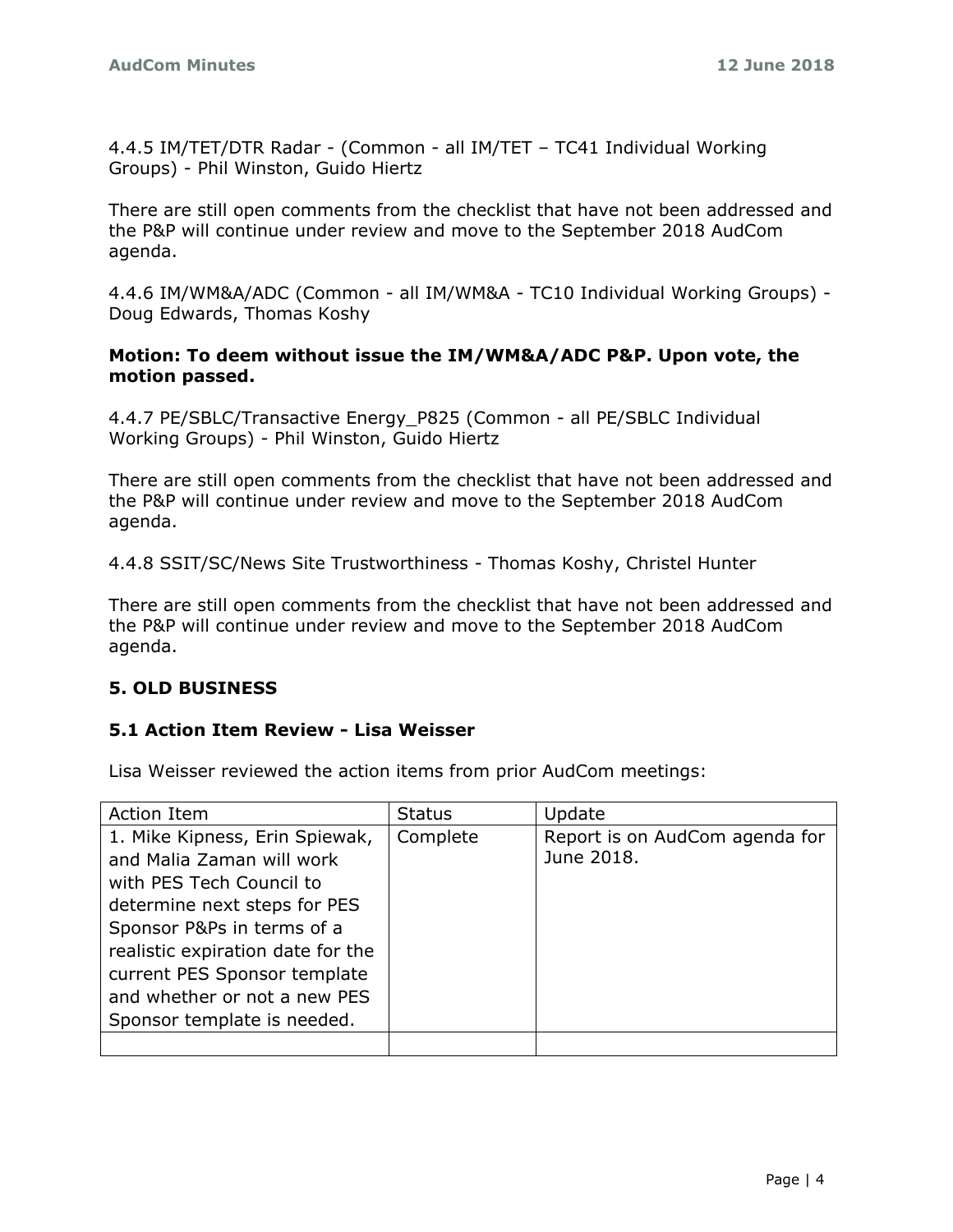| 2. Matt Ceglia to provide<br>additional documentation at<br>the March 2018 AudCom<br>meeting on the PES process for<br>delegating responsibility to<br>subcommittees to get the<br>process documented for                                                                     | Complete | Documented within report from<br>action item 1.                                                           |
|-------------------------------------------------------------------------------------------------------------------------------------------------------------------------------------------------------------------------------------------------------------------------------|----------|-----------------------------------------------------------------------------------------------------------|
| reference and potential reuse.                                                                                                                                                                                                                                                |          |                                                                                                           |
|                                                                                                                                                                                                                                                                               |          |                                                                                                           |
| 3. Lisa Weisser to work with<br>OPM team to review all prior<br>accepted Sponsor P&Ps where<br>Sponsors have not submitted<br>WG P&Ps (due to being new<br>Sponsors, having no active<br>WGs, or other reasons).<br>Outreach will include option of<br>new Simplified WG P&P. | Complete | The list has been substantially<br>reduced and follow up will<br>continue with any remaining<br>Sponsors. |

# **5.2 Update on Working Group P&Ps Outstanding - Lisa Weisser**

Lisa Weisser reported on the Working Group P&P requests still outstanding following Sponsor P&P acceptance. There has been significant reduction in the number of outstanding Working Group P&Ps, and the current list is attached to these minutes and will be stored in iMeet Central. Lisa and the OPM team will continue to communicate with Sponsors to reduce the list even further.

# **5.3 PES Report for AudCom - Matt Ceglia**

Matt Ceglia presented a report prepared by his team following meetings with the PES Tech Council officers, the AudCom Chair, and AudCom Administrator. The report showed some of the processes that PES handles differently from other Sponsors, most of which have now been incorporated into the AudCom Sponsor P&P baseline. The report identified which, if any, PES Sponsors still deviate from the processes as currently shown in the AudCom Sponsor P&P baseline. There were minimal exceptions noted, although an error was found in the presentation when it was recognized that there is only one remaining PES Sponsor in which Study Groups/Working Groups are delegated approval to submit a PAR. The report concluded; as previously noted that there is no need for a separate PES Sponsor P&P template. The updated report is now located in iMeet Central.

# **5.4 Ad Hoc Report - AudCom Conventions Review - Travis Griffith**

Travis Griffith provided an update about the work that has been done by the AudCom Conventions Review ad hoc, which used the draft documents developed in 2017 as the basis for its work. There was a discussion about the review process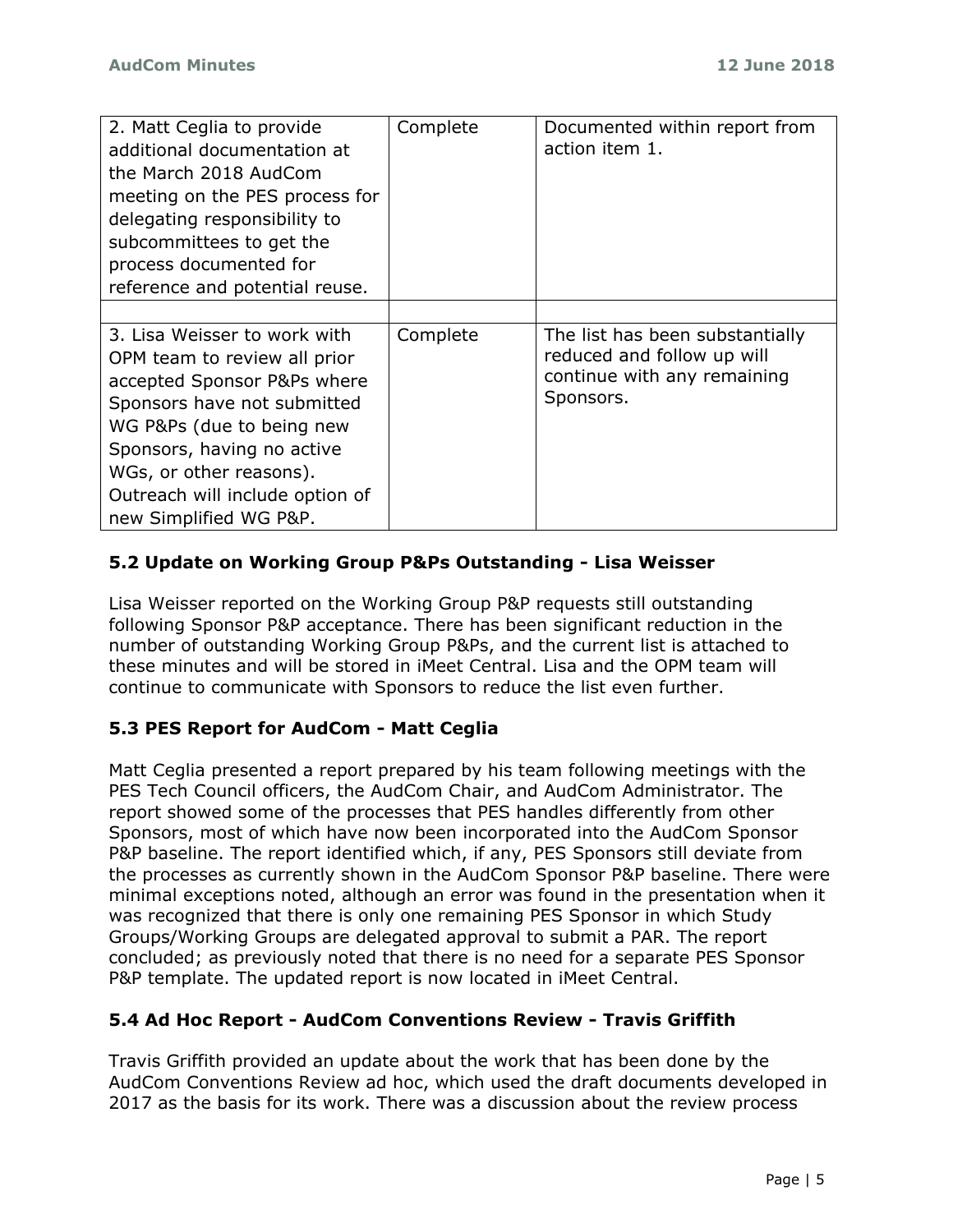and specifically timing, and Chair Reilly asked Travis and the ad hoc to also review the instructions documents for the baselines to see if those can help add clarity to the review process. The ad hoc, chaired by Travis Griffith, added Guido Hiertz along with current members: Matt Ceglia, Thomas Koshy, Mehmet Ulema, and Lisa Weisser.

## **AI: Lisa Weisser will provide the in-progress versions of the Conventions documents to AudCom.**

**AI: Lisa Weisser will send a Doodle poll to determine the next meeting of the ad hoc.**

# **5.5 SASB/SCC18 P&P (SCC Type 1 Baseline) - Christel Hunter**

In Chris Hunter's absence, Chair Reilly asked John Kulick to provide an update on the status of the SASB/SCC18 P&Ps. John reported that, after several meetings, the SASB SCC18 Oversight Committee sent revised P&Ps to SCC18 for final feedback in the coming weeks.

# **6. NEW BUSINESS**

# **6.1 Open Source Ad Hoc Report to AudCom - Dorothy Stanley**

Dorothy Stanley shared information about the Open Source ad hoc and mentioned that each committee will need to determine what changes might be needed as a result of the Open Source Software (OSS) framework that is being developed.

# **7. DATE OF NEXT MEETING**

The next meeting of AudCom will take place by teleconference on or close to 7 September 2018.

## **AI: Lisa Weisser will send a Doodle poll to determine the date for the September AudCom teleconference.**

## **8. ADJOURNMENT**

There being no further business, the meeting was adjourned at 10:52 a.m.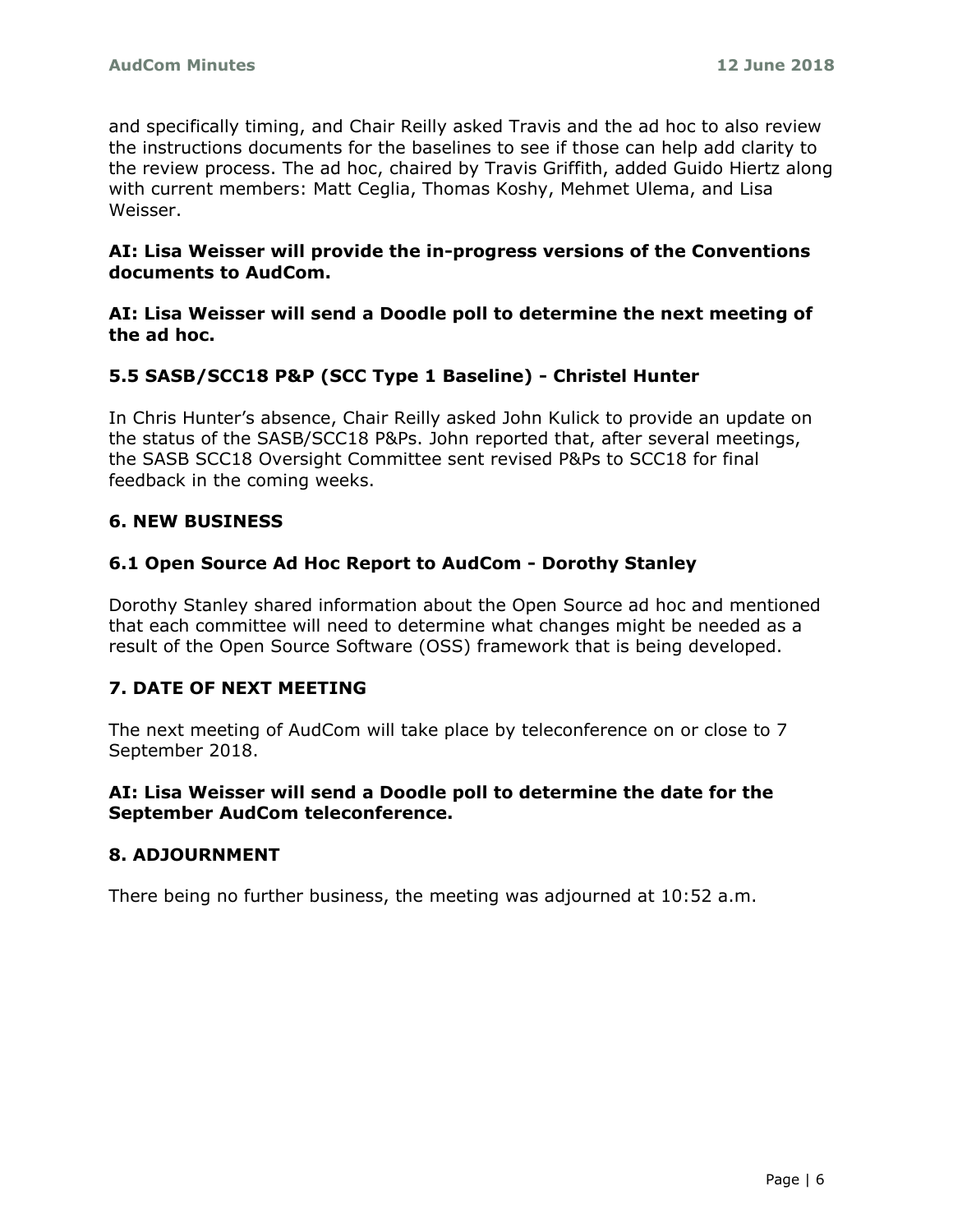# Updated 6 July 2018

| BTS/AVTech Audio and Visual Techniques                                               | Accepted | Not Received (No WG -<br>confirmed)                        | 12-Jun-2014 | 31-Dec-2019 |
|--------------------------------------------------------------------------------------|----------|------------------------------------------------------------|-------------|-------------|
| VT/LT Land Transportation                                                            | Accepted | Not Received (No WG -<br>confirmed)                        | 12-Jun-2014 | 31-Dec-2019 |
| AES/RS Radar Systems Panel                                                           | Accepted | Not Received (Have PARs now)                               | 21-Aug-2014 | 31-Dec-2019 |
| <b>CRFID/SC Standards Committee</b>                                                  | Accepted | Not Received (No WG<br>confirmed)                          | 21-Aug-2014 | 31-Dec-2019 |
| NTC/SC Standards Committee                                                           | Accepted | Not Received (No WG<br>confirmed)                          | 26-Mar-2015 | 31-Dec-2020 |
| SASB/SCC22 SCC22 - Power Quality                                                     | Accepted | Not Received (No WGs?)                                     | 11-Jun-2015 | 31-Dec-2020 |
| SEN/SC Standards Committee                                                           | Accepted | Not Received (But were done<br>in 2017)                    | 03-Sep-2015 | 31-Dec-2020 |
| SMC/SC Standards Committee                                                           | Accepted | Not Received (But were done<br>in 2017) Received June 2018 | 03-Sep-2015 | 31-Dec-2020 |
| C/SI Simulation Interoperability Stds Organization/Stds<br><b>Activity Committee</b> | Accepted | Not received (Received, but<br>retracted 2016)             | 05-Dec-2015 | 31-Dec-2020 |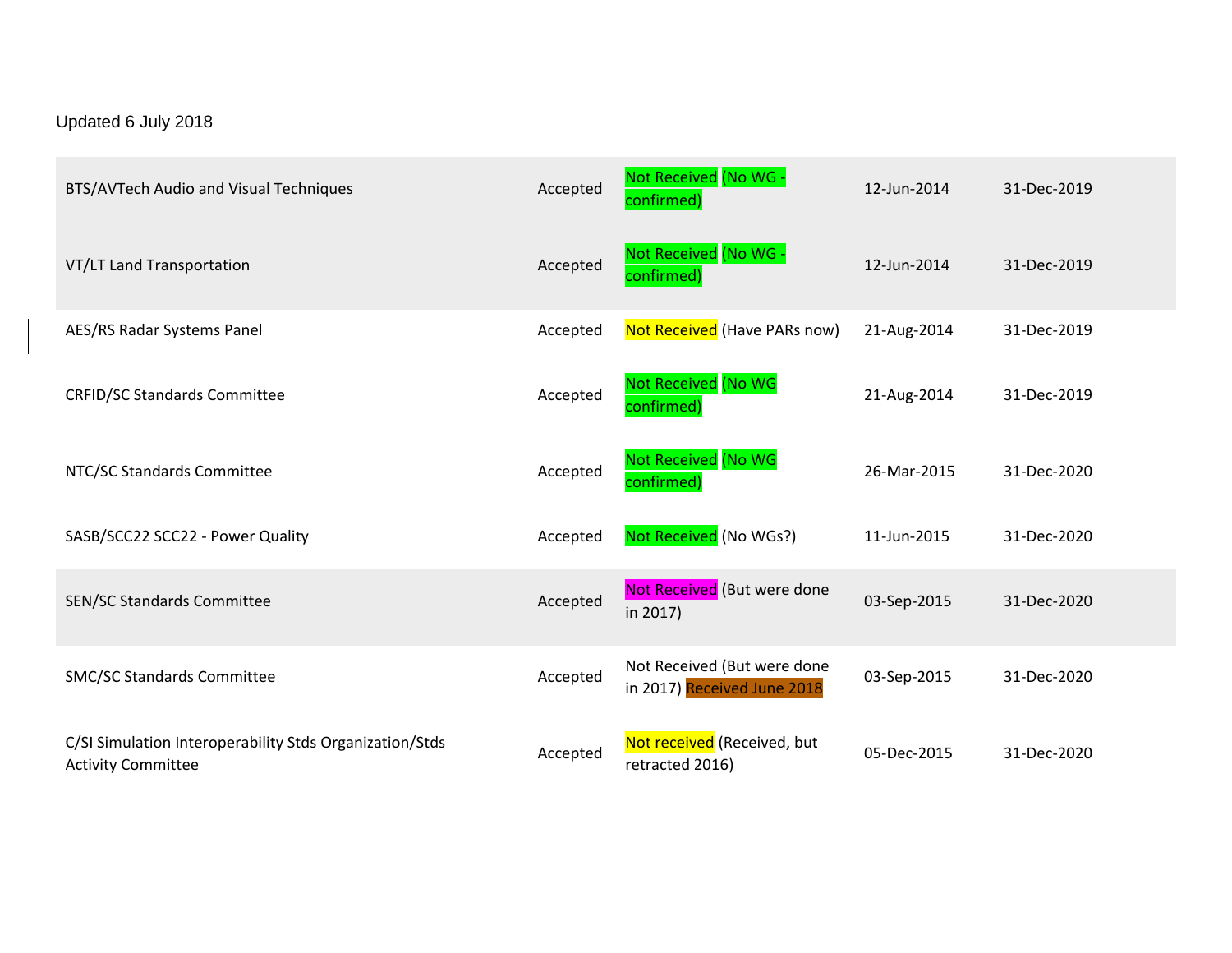| IM/ST TC9 - Sensor Technology                                       | Accepted | Not Received (but were done<br>in 2017)                                      | 05-Dec-2015 | 31-Dec-2020 |
|---------------------------------------------------------------------|----------|------------------------------------------------------------------------------|-------------|-------------|
| UFFC/UFFC IEEE Ultrasonics, Ferroelectrics and Frequency<br>Control | Accepted | Not Received (for recent<br>request; no WGs)                                 | 05-Dec-2015 | 31-Dec-2020 |
| IM/MBM TC25 - Medical and Biological Measurements                   | Accepted | Not received (but were done in<br>2017) No active WG's                       | 30-Jun-2016 | 31-Dec-2021 |
| IM/MPS TC39 - Measurements in Power Systems                         | Accepted | Not received (but were done in<br>2017) Received May 2018                    | 30-Jun-2016 | 31-Dec-2021 |
| IM/TET TC41 - Traffic Enforcement Technologies                      | Accepted | Not received (but were done in<br>2016) Received May 2018                    | 22-Sep-2016 | 31-Dec-2021 |
| RS/SC IEEE Reliability                                              | Accepted | Not received (Have PARs again)                                               | 22-Sep-2016 | 31-Dec-2021 |
| SASB/SCC31 SCC31 - Automatic Meter Reading and Energy<br>Management | Accepted | Not received                                                                 | 22-Sep-2016 | 31-Dec-2021 |
| AES/GA Gyro Accelerometer Panel                                     | Accepted | Not received (Have PARs<br>again) Will request from Randy<br>Curey (5/10/18) | 07-Dec-2016 | 31-Dec-2021 |
| <b>CES/SC Standards Committee</b>                                   | Accepted | Not received                                                                 | 07-Dec-2016 | 31-Dec-2021 |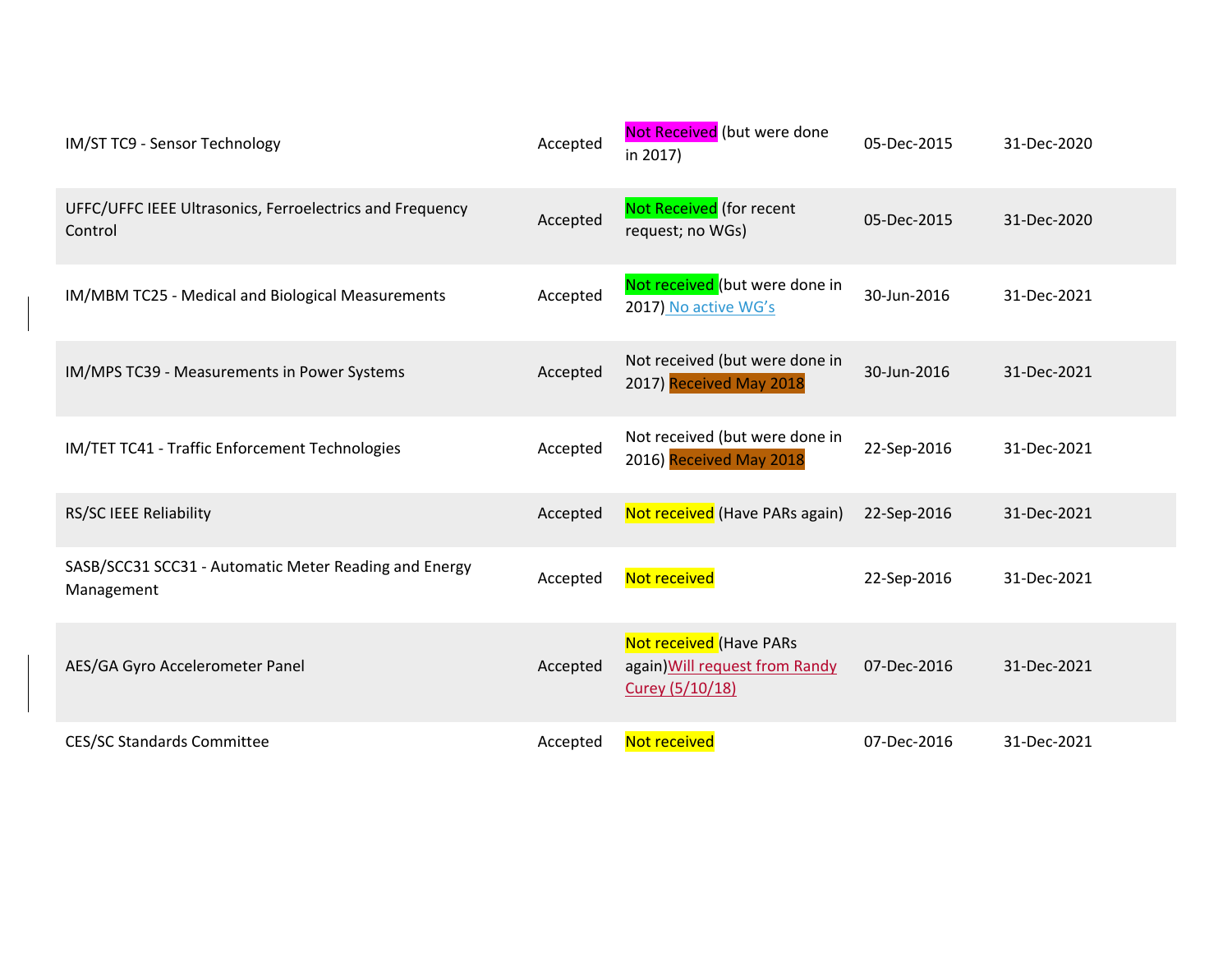| IAS/ESafeC Electrical Safety Committee                                                     | Accepted | Not received (No WGs<br>confirmed)                                         | 07-Dec-2016 | 31-Dec-2021 |
|--------------------------------------------------------------------------------------------|----------|----------------------------------------------------------------------------|-------------|-------------|
| IM/SDM TC40 - Secure and Dependable Measurement                                            | Accepted | Not received (No WG<br>confirmed)                                          | 07-Dec-2016 | 31-Dec-2021 |
| AES/UWBRC Ultrawideband Radar Committee                                                    | Accepted | Not received (No WGs<br>confirmed)                                         | 05-Feb-2017 | 31-Dec-2022 |
| PE/ESSB Energy Storage & Stationary Battery Committee                                      | Accepted | <b>Not Received</b>                                                        | 23-Mar-2017 | 31-Dec-2022 |
| AES/UAS/UAV/SC Unmanned Aerial Systems and<br>Unmanned Aerial Vehicles Standards Committee | Accepted | <b>Not Received (No WGs</b><br>confirmed)                                  | 15-Jun-2017 | 31-Dec-2022 |
| C/CPSC Cybersecurity and Privacy Standards Committee                                       | Accepted | Not Received (formerly C/IA)                                               | 15-Jun-2017 | 31-Dec-2022 |
| CIS/SC Standards Committee                                                                 | Accepted | Not Received (no WG<br>confirmed)                                          | 28-Sep-2017 | 31-Dec-2022 |
| ITSS/SC Standards Committee                                                                | Accepted | Not Received (no WGs)                                                      | 28-Sep-2017 | 31-Dec-2022 |
| PE/PSRCC Power System Relaying and Control                                                 | Accepted | Not Received These are in<br>progress on the 2017 bline, but<br>need time. | 06-Dec-2017 | 31-Dec-2022 |
| COM/GreenICT-SC Green ICT Standards Committee                                              | Accepted | <b>Not Received (Recent)</b><br>Submitted now on 2015                      | 19-Feb-2018 | 31-Dec-2023 |